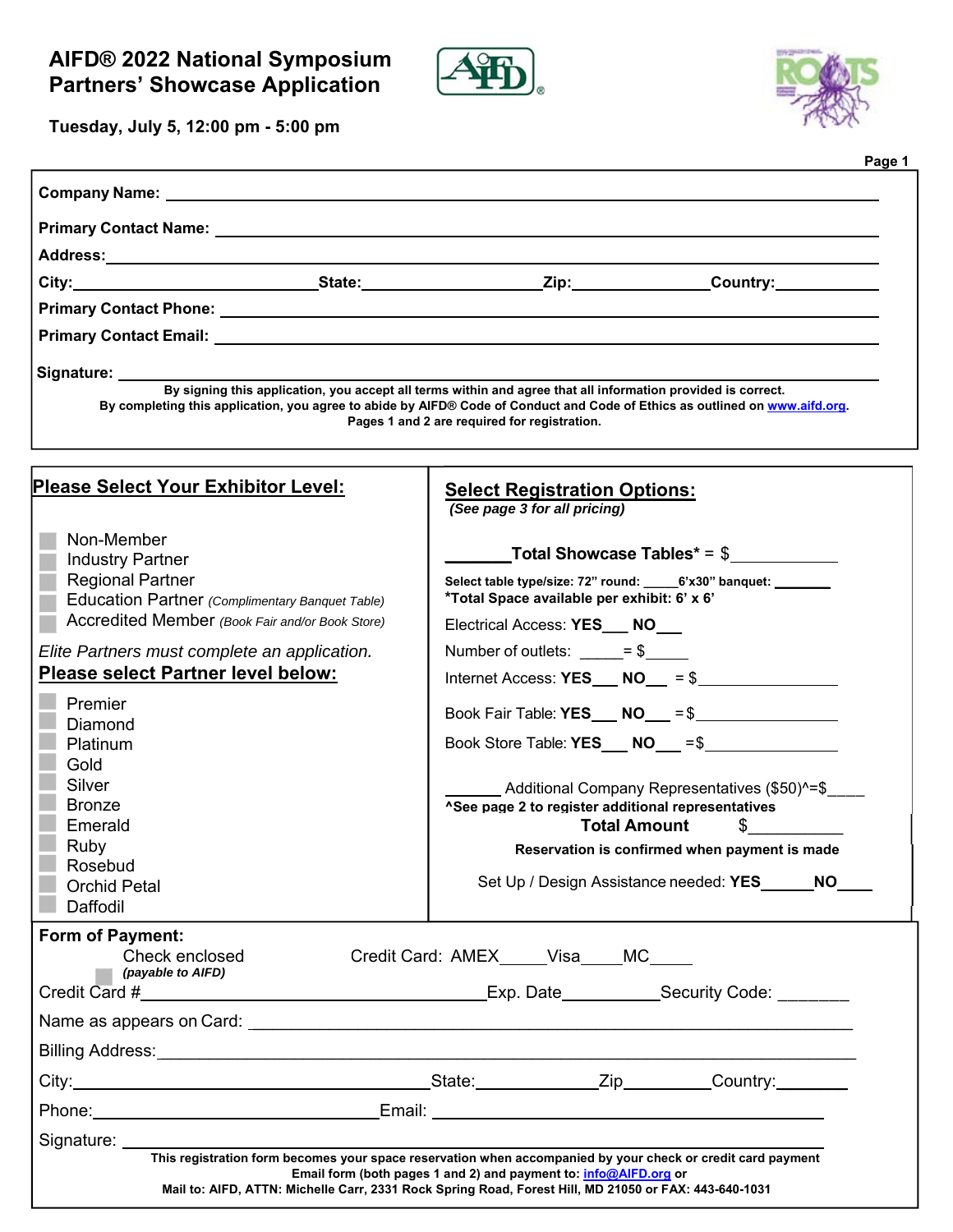# **AIFD® 2022 National Symposium Partners' Showcase Additional Representative Registration**



(*continued…)*

**Tuesday, July 5, 12:00 pm - 5:00 pm**



**Page 2**

### **First Representative Name** *(Complimentary):*

Emergency Contact (Name / Phone):

# **Additional Representative Registration:**

#### **Return this page along with page 1 to complete registration and reserve your Partners' Showcase table/space.**

- List below all representatives who will be setting up, tearing down / monitoring your display table(s) throughout the Showcase.
- Everyone is required to have an official registration badge to enter and work in the Showcase.
- For each table you purchase, you are entitled to 1 (one) complimentary representative badge for the Showcase. Educational programming and meal functions are not included in the Showcase registration.
- Additional representatives must register for the Showcase at \$50.00 per person.
- No on-site registrations will be accepted.
- It is required that you send the attached Designer Guidelines to all designers assisting your team during the Partners' Showcase.
- **ALL Elite Partners and Education Partners receiving complimentary Showcase tables must fill out and return the Showcase Application and Agreement form.**

# **Name of Representative(s)\***

*(\$50 for each additional rep(s) not included in the Showcase Registration)* 

| <b>NAME</b>                                                       | <b>COMPANY</b> | <b>EMAIL</b> |
|-------------------------------------------------------------------|----------------|--------------|
| 2.                                                                |                |              |
| 3.                                                                |                |              |
| 4.                                                                |                |              |
| 5.                                                                |                |              |
| 6.                                                                |                |              |
| $\overline{7}$ .<br><u> 1980 - Andrea Andrew Maria (h. 1980).</u> |                |              |
| 8.                                                                |                |              |
| 9.                                                                |                |              |
| 10.                                                               |                |              |
| *Emergency Contact for additional Reps (Name/Phone):              |                |              |
|                                                                   |                |              |
|                                                                   |                |              |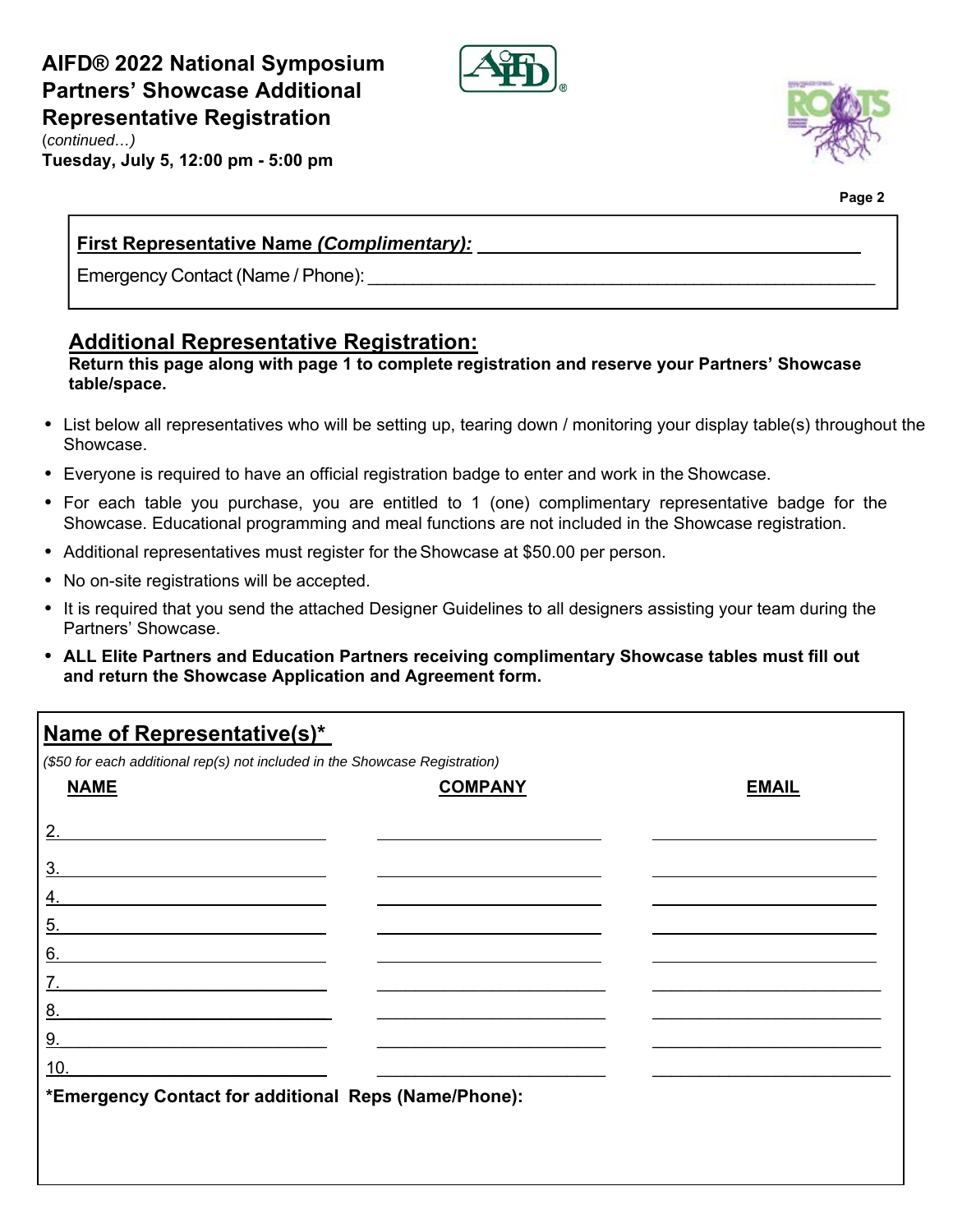# **AIFD® 2022 National Symposium Partners' Showcase Terms and Conditions**

#### **Costs to Exhibit:**

#### **AIFD® Industry Partner\* Showcase Table Rates**

 *Early Bird* (on/before 5/2) *Standard* (after 5/2) \$500/per table \$600/per table

#### **\*AIFD® Industry Partner Membership Dues**

*\$500 (optional but recommended: for more information on membership, please visit www.AIFD.org)*

#### **AIFD® Regional Industry Partner\*\* Showcase Table Rates**

*Early Bird* (on/before 5/2) *Standard* (after 5/2) \$600/per table \$700/per table

#### **\*\*AIFD® Regional Partner Membership Dues**

\$250 *(optional but recommended: for more information on membership, please visit www.AIFD.org)*

#### **Non-Member Showcase Table Rates**

 *Early Bird* (on/before 5/2) *Standard* (after 5/2) \$1,000/per table \$1,100/per table

- AIFD® Industry and Regional Partners may purchase a maximum of four (4) Showcase display tables/spaces.
- Elite and Blossoming Product Partners refer to the Partner Benefits Packet for details on table availability.
- AIFD® Education Partners have the opportunity to receive a complimentary banquet table with this application.
- Non-Members may purchase up to a maximum of two (2) Showcase display tables/spaces.
- For each table/space purchased, exhibitor receives one (1) complimentary representative badge. This badge is good for the representative to set up, tear down, and access the Showcase. It does not include educational events or meal functions not associated with the Showcase.
- **Showcase registration closes JUNE 10, 2022 or when space fills up, whichever comes first.**

#### **Additional Representatives:**

\$50 per Representative

#### **Electrical Outlets:**

\$350 per outlet

**Wi-Fi Internet:**

Contact Headquarters for details.

#### **Book Fair:** (*see page 5 for date and time)*

 *Early Bird* (on/before 5/2) *Regular Rate* (after 5/2) \$200/per table \$225/per table

#### **Book Store:** *(see page 5 for date and time)*

 *Early Bird* (on/before 5/2) *Regular Rate* (after 5/2) \$150/per table \$175/per table

#### **Both Book Fair and Book Store:**

 *Early Bird* (on/before 5/1) *Regular Rate* (after 5/1) \$350/per table \$400/per table

#### **Partners' Showcase Dates:**

**Set Up:** Mon., July 4, 10:00 am – 6:00 pm & Tues., July 5, 8:00 am – 10:30 am

#### **Partners' Meeting:**

Tues., July 5, at 11:30 am

#### **Showcase Day/Hours:**

Tuesday, July 5, 12:00 pm – 5:00 pm

#### **Tear Down:** Tuesday, July 5, 5:00 pm – 8:00 pm

#### **Shipping:**

-All **FRESH GOODS** are to ship directly to **Greenfield & Company.** Sample shipping labels can be found on **page 6.** -All **HARD GOODS** are to ship to **Floral Supply Syndicate**. Sample shipping labels can be found on **page 7**.

#### **Hotel CANNOT accept large shipments.**

- Shipments **MUST** be clearly marked on the outside with a **YELLOW LABEL** on all 4 sides with: **AIFD® Partners**, and **name of company.**
- Shipments of **Hard goods** must be sent to arrive no earlier than **June 20, 2022** but **MUST** arrive **NO LATER** than **June 27, 2022. Fresh goods** must arrive no earlier than **June 29, 2022** but **MUST** arrive **NO LATER** than **July 1, 2022**
- Partner items will be brought to the Caesar's Forum prior to set-up on **Mon. July 4** at 10:00 am. If you are sending items in for both your display and for procurement/programs, please make sure to not mix products in the same boxes and please make sure to label each appropriately.
- Please retain all tracking and shipping information and product lists and bring them with you to Symposium. AIFD®, the Partners Committee and its volunteers are not responsible for items not accounted for.
- Partner MUST bring own return shipping labels with them.
- Partners must have all return items boxed or palletized **prior to 8:00 pm on July 5** to be moved to the holding area. Any items left after this time will be discarded. Items will then be taken back to **Floral Supply Syndicate** for return shipping to your final destination.
- Only items that are sealed, labeled and ready for shipping will be allowed to be placed in the outbound holding area.
- Exhibitors are encouraged to bring their own tape and shrinkwrap as none will be available or provided on site.

#### **Partners' Showcase Set Up:**

All set up must be completed between 10:00 am and 6:00 pm on Monday, July 4, and 8:00 am to 10:30 am on Tuesday, July 5. **No early or late set up will be permitted.** 

Partner product shipments will be delivered by the Partners Committee to a Partners display area in no specific order.

Partners are responsible for cleaning their area of all debris and trash prior to the end of set up and before leaving.

All pallets and shipping crates will be taken to a holding area as soon as they are emptied or cleared.

Partners in need of set up or design assistance for their tables must indicate this by checking the "set up assistance" box on the application and must return the application and request by **April 1, 2022**. Assistance may not be available after the April 1 deadline and no assistance will be available day of. AIFD® does not accept responsibility for the experience level of the volunteer.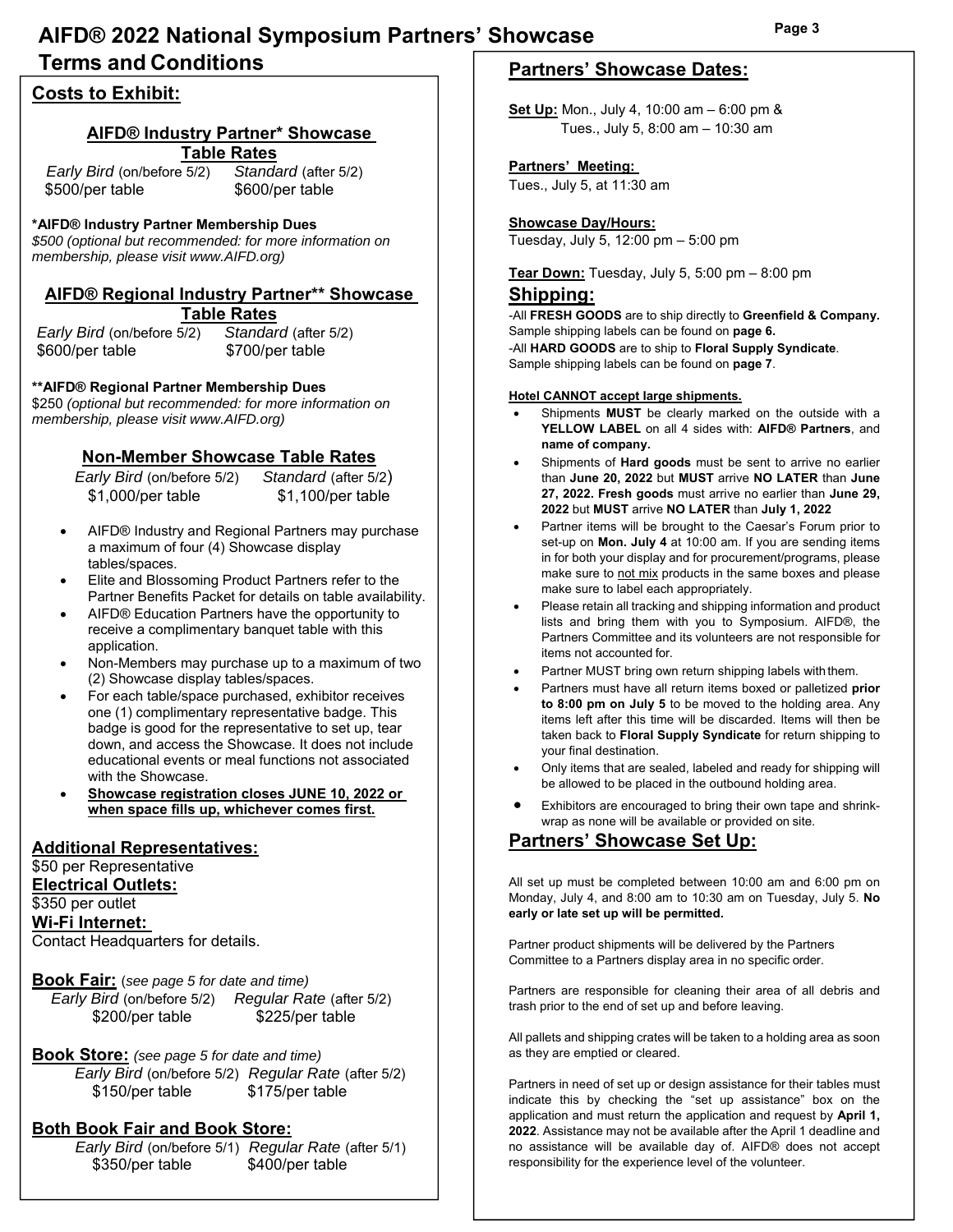# **AIFD® 2022 National Symposium Partners' Showcase**

**Terms and Conditions**  $(continued...)$ 

registration badge. No exceptions will be made.

| <u> Tear Down and Clean Up:</u>                                                                                                                                                                                                            | <b>Exhibit Rules</b> (continued):                                                                                                                                                                                                                                                                                                                                                                                                                                                                                                                                                                         |  |  |
|--------------------------------------------------------------------------------------------------------------------------------------------------------------------------------------------------------------------------------------------|-----------------------------------------------------------------------------------------------------------------------------------------------------------------------------------------------------------------------------------------------------------------------------------------------------------------------------------------------------------------------------------------------------------------------------------------------------------------------------------------------------------------------------------------------------------------------------------------------------------|--|--|
| Tear down will begin promptly at 5:00 pm on Tuesday, July 5. No<br>displays may be taken down prior to the close of the Showcase at<br>5:00 pm. The Partners' Committee will make an official<br>announcement when the Showcase is closed. | No one under the age of 18 is allowed in the Showcase area<br>during set up or tear down.                                                                                                                                                                                                                                                                                                                                                                                                                                                                                                                 |  |  |
| All boxes and pallets will be returned to the vendors' space by the<br>committee in no specific order.                                                                                                                                     | Showcase table space will be assigned based first on partner benefit<br>level and then on response order.                                                                                                                                                                                                                                                                                                                                                                                                                                                                                                 |  |  |
| Space MUST BE completely cleaned free of boxes, wrapping, left<br>over products, buckets, flowers and debris.                                                                                                                              | As a special benefit to Symposium Partners' Showcase participants,<br>AIFD® will provide an excel mailing list of Symposium registrants for<br>follow up marketing. In addition, an electronic mailing list is available<br>ONLY to AIFD® Industry Partner Members at their request. No fax,<br>phone or email will be provided due to AIFD® privacy policies.<br>AIFD® and the Partners' Committee have the right to ask anyone<br>to fix, change or remove any part of a display that is deemed<br>inappropriate or shows signs of risk of falling, instability or may<br>cause damage to the facility. |  |  |
| All packaged items for return must be made ready by 8:00 pm on<br>Tuesday, July 5 for the committee to move to holding space for their                                                                                                     |                                                                                                                                                                                                                                                                                                                                                                                                                                                                                                                                                                                                           |  |  |
| return to Floral Supply Syndicate. Partners must make<br>arrangements for returning pallets. FSS is for holding only.                                                                                                                      |                                                                                                                                                                                                                                                                                                                                                                                                                                                                                                                                                                                                           |  |  |
| <u>Exhibit Rules:</u>                                                                                                                                                                                                                      |                                                                                                                                                                                                                                                                                                                                                                                                                                                                                                                                                                                                           |  |  |
| No decorations, displays or promotional material may be hung from<br>surrounding walls. All display items must be placed on your table or<br>free standing.                                                                                | Partner is financially responsible for all damages to the facility<br>caused by their displays.                                                                                                                                                                                                                                                                                                                                                                                                                                                                                                           |  |  |
|                                                                                                                                                                                                                                            | AIFD® is not responsible for any lost or damaged items.                                                                                                                                                                                                                                                                                                                                                                                                                                                                                                                                                   |  |  |
| Exhibits may not extend higher than 6 feet from the top of the table.<br>Tables are standard banquet rectangle and round tables. More<br>detailed information will be sent once application and payment have<br>been accepted.             | <b>Equipment Availability:</b>                                                                                                                                                                                                                                                                                                                                                                                                                                                                                                                                                                            |  |  |
| Partner tables must be manned at all times during the Showcase.                                                                                                                                                                            | All spaces will be pre-set with a 72" round table unless otherwise<br>requested in advance.                                                                                                                                                                                                                                                                                                                                                                                                                                                                                                               |  |  |
| If you are in need of any flowers or supplies to decorate your table,<br>we recommend Greenfield & Company. Their information can be<br>found on page 5 of this packet.                                                                    | Based on availability and with advance notice, 6'x30" banquet tables<br>may be exchange for the standard 72" round table.<br>Trash cans will be distributed around the room during set up and tear<br>down for disposal of your unwanted items and trash.                                                                                                                                                                                                                                                                                                                                                 |  |  |
| Additional or extra flowers and/or supplies will NOT be available on                                                                                                                                                                       |                                                                                                                                                                                                                                                                                                                                                                                                                                                                                                                                                                                                           |  |  |
| site.<br>Due to fire codes, display spaces are not to be repositioned, moved<br>or extended from their assigned locations. Exhibitors may exchange                                                                                         | 1 (one) black table linen will be provided with each table ordered.<br>Alternative linens may be purchased through BBJ Linen, contact<br>Eve Katz ekatz@bbjlinen.com.                                                                                                                                                                                                                                                                                                                                                                                                                                     |  |  |
| tables, as available, or may remove tables completely to set up their<br>own freestanding display, but said display MUST remain within the<br>assigned location and given space.                                                           | There will be a pallet jack available during set up and tear down which<br>will be operated by the AIFD® Partners' Committee only.                                                                                                                                                                                                                                                                                                                                                                                                                                                                        |  |  |
| No pipe and drape is allowed as part of your display.                                                                                                                                                                                      | Water is available and the Partner Committee will transport water<br>from the water station to your display area.                                                                                                                                                                                                                                                                                                                                                                                                                                                                                         |  |  |
| Exhibitor accepts all responsibility for any damage or additional<br>cleaning fees caused by their display and shall be responsible for any<br>fee's associated with said damage.                                                          | Plastic will be available and will be required for anyone designing at<br>his or her display area.                                                                                                                                                                                                                                                                                                                                                                                                                                                                                                        |  |  |
| Distribution of magazines, posters, catalogs and promotional<br>materials is encouraged.                                                                                                                                                   | <b>Electric and Internet:</b>                                                                                                                                                                                                                                                                                                                                                                                                                                                                                                                                                                             |  |  |
| Selling items from your tables is permitted but you are responsible for<br>any state tax issues.                                                                                                                                           | <b>Electrical outlets:</b><br>Electric must be ordered prior to June 10, 2022. For safety and                                                                                                                                                                                                                                                                                                                                                                                                                                                                                                             |  |  |
| Selling your display after the Showcase closes is permitted but all tear<br>down rules and shipping rules apply. Anything left in the Showcase<br>area after 8:00 pm on Tuesday, July 5 will be discarded by the                           | logistical reasons, your selection of electricity could affect your table<br>placement in the room.<br>Wi-Fi Internet:                                                                                                                                                                                                                                                                                                                                                                                                                                                                                    |  |  |
| committee without question.                                                                                                                                                                                                                | Contact Headquarters for details.                                                                                                                                                                                                                                                                                                                                                                                                                                                                                                                                                                         |  |  |
| Live demonstrations or interactive displays are permitted as long as<br>they do not become a nuisance or distraction to any scheduled activity<br>and do not impede traffic flow or cause congestion on Showcase floor.                    | Be sure to include your electric and Wi-Fi requests on<br>the application form.                                                                                                                                                                                                                                                                                                                                                                                                                                                                                                                           |  |  |
| No individual microphones are allowed on the Showcase area.                                                                                                                                                                                |                                                                                                                                                                                                                                                                                                                                                                                                                                                                                                                                                                                                           |  |  |
| Everyone in the Showcase area is required to have an official                                                                                                                                                                              |                                                                                                                                                                                                                                                                                                                                                                                                                                                                                                                                                                                                           |  |  |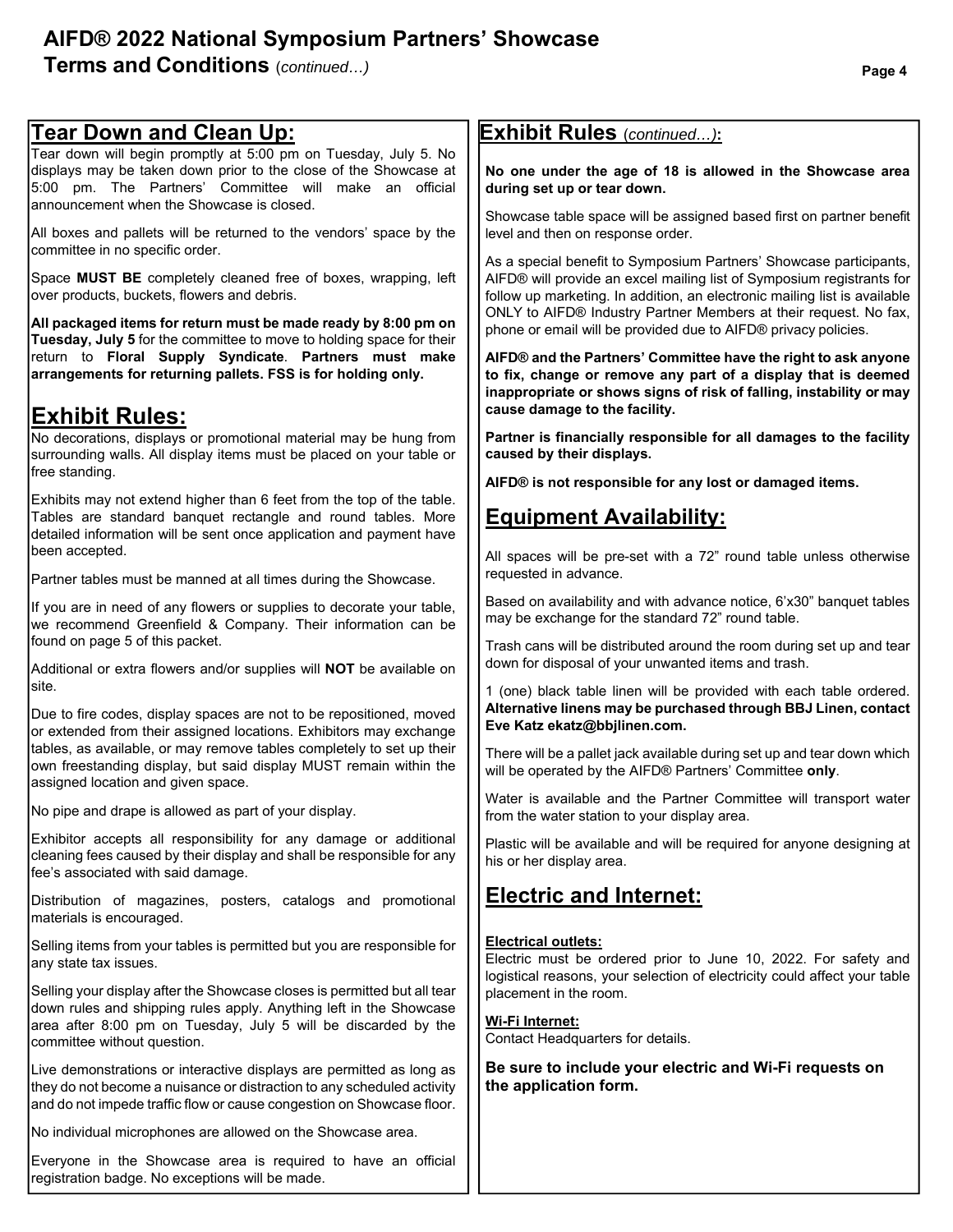# **AIFD® 2022 National Symposium Partners' Showcase Terms and Conditions** (*continued…)*

# **Book Fair Information:**

**Set Up: Mon., July 4, 10:00 am – 6:00 pm** 

**Book Fair Day/Hours: Tuesday, July 5, 12:00 pm – 5:00 pm**  *(Occurs during the Partners' Showcase)* 

**Tear Down: Tuesday, July 5, 5:00 pm – 8:00 pm** 

# **Book Store Information:**

*(Opens the day after Partners' Showcase)* 

#### **Wed., Thurs. & Fri.- July 6, 7 & 8, 8:30 am – 5:00 pm**

Products on display in the Book Fair and Book Store are limited to publications and video/audiotapes. No sales of jewelry or like items are permitted. A Partners' Showcase table must be purchased otherwise.

In addition to AIFD® Industry Partners, Program Presenters and AIFD® Accredited Members may participate in the Book Fair and/or Book Store.

Accredited Members and Program Presenters must show products written or produced by themselves.

Sales are permitted during the Partners' Showcase Book Fair and within the Book Store only.

Book signings are permitted.

Persons monitoring the Book Fair and Book Store **MUST** be registered for the entire Symposium.

All other Exhibit Rules apply.

Follow AIFD® Partners' shipping guidelines.

**Be sure to fill out Partners' Showcase Application and Agreement forms and mark in the appropriate Book Fair and/or Book Store boxes.** 

*On behalf of the 2022 Symposium and AIFD® Partners' Committees, we are excited at the prospect of having you be part of the AIFD® 2022 Partners' Showcase and Symposium.* 

*Our primary goal is to work with you to create a positive and beneficial experience.* 

*If at any time you have a question, please feel free to reach out to anyone on the provided contact list for more details.* 

*We look forward to the opportunity to work with you.* 

# **Contact Information:**

### **AIFD® Headquarters Contact**

**Michelle Carr, QAS**  443-966-3850 Ext: 1157 mcarr@stringfellowgroup.net

#### **Partners' Committee**

**Bill Hattel AIFD, CFD** (Chairman) bill@whdesigns.co

**Sheri Jentsch AIFD, CFD** (Vice Chairman) sheri@sherijfloraldesign.com

# **Symposium Coordinator**

Ann Jordan AIFD, CFD ann@ajdesigns.us

# **Program Coordinator**

Hitomi Gilliam hitomi@hitomi-art.com

#### **Supply Receiving Wholesaler**

 **All Fresh Showcase shipments are to be sent here: Greenfield & Company 2310 Highland Dr. Las Vegas, NV 89102** 

#### **Fresh/Supplies On-Site Purchase (local)**

To purchase fresh and/or supplies for your display, **Greenfield & Company** is local and will gladly help you: **For Fresh Contact: Dale Morgan at dale@greenfieldco.com #702-932-0347 For Other Supplies Contact: Lanell Kelley at lkelley@fss.com #702-222-0453** 

#### **Additional Linens-BBJ Linen**

**Contact: Eve Katz Email: ekatz@bbjlinen.com** 

### **Showcase Location**

Caesar's Forum 3911 Koval Ln. Las Vegas, NV 89109 **Hotel** Harrah's Las Vegas 3475 S. Las Vegas Blvd. Las Vegas, NV 89109

### **Cancellation Policy**

After June 15, the ONLY refunds that will be given are for death in the immediate family, airline cancellations that make travel impossible, or serious illness of the attendee that prevented you from traveling. Proper legal documentation will be required. Premium and General registrants will receive a registration refund minus a \$300 administrative fee.

Additional meal tickets and any additional add-ons, such as workshops, will not be refunded.

PFDE® and Partners Showcase refund policies still apply separately. No refunds will be processed until reviewed and approved by the National Executive Committee.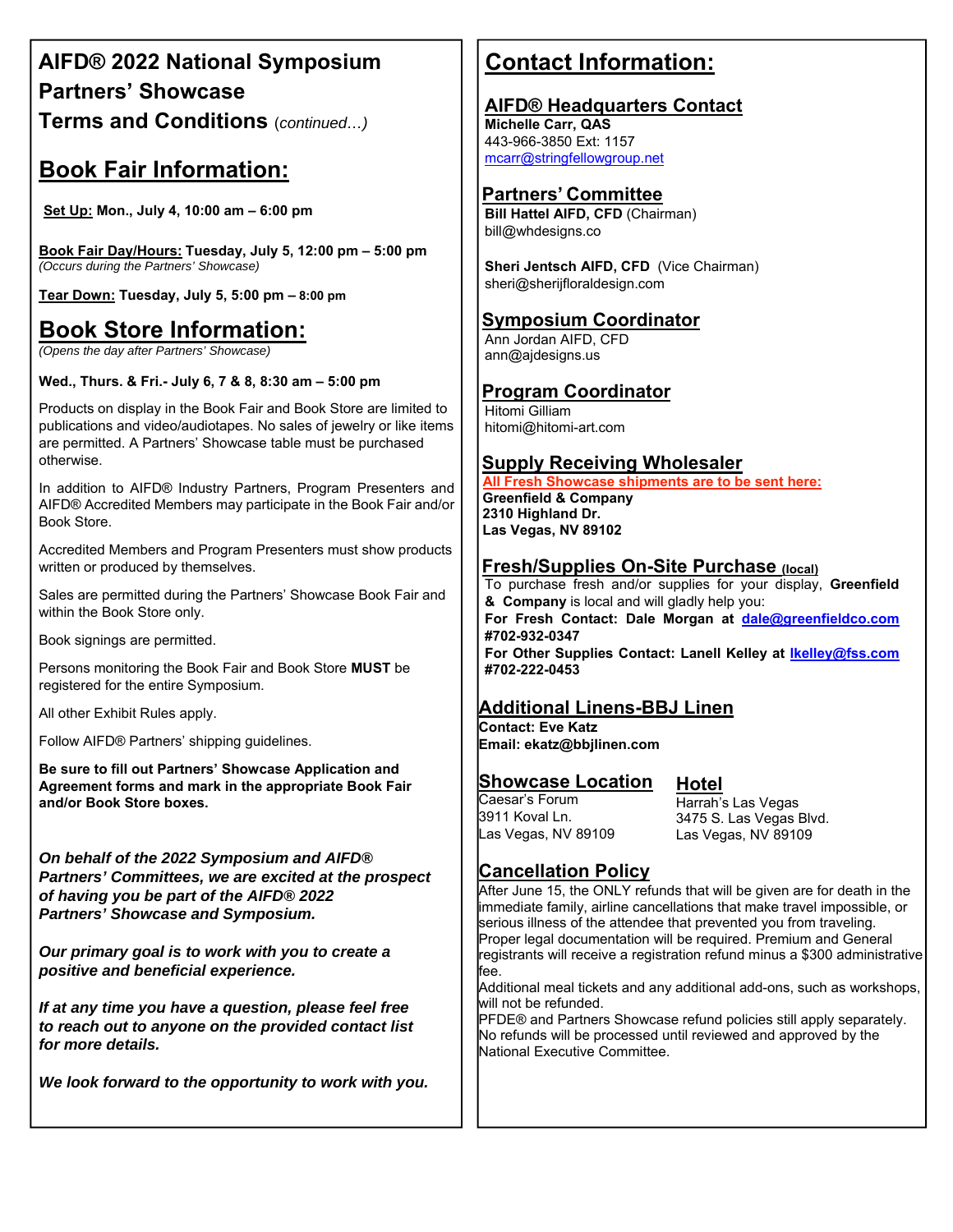# **Sample Shipping ID Label (Fresh Supplies)**

# Greenfield & Company 2310 Highland Dr. Las Vegas, NV 89102

# **AIFD® Partners' Showcase**

Company Name

BOX # of total